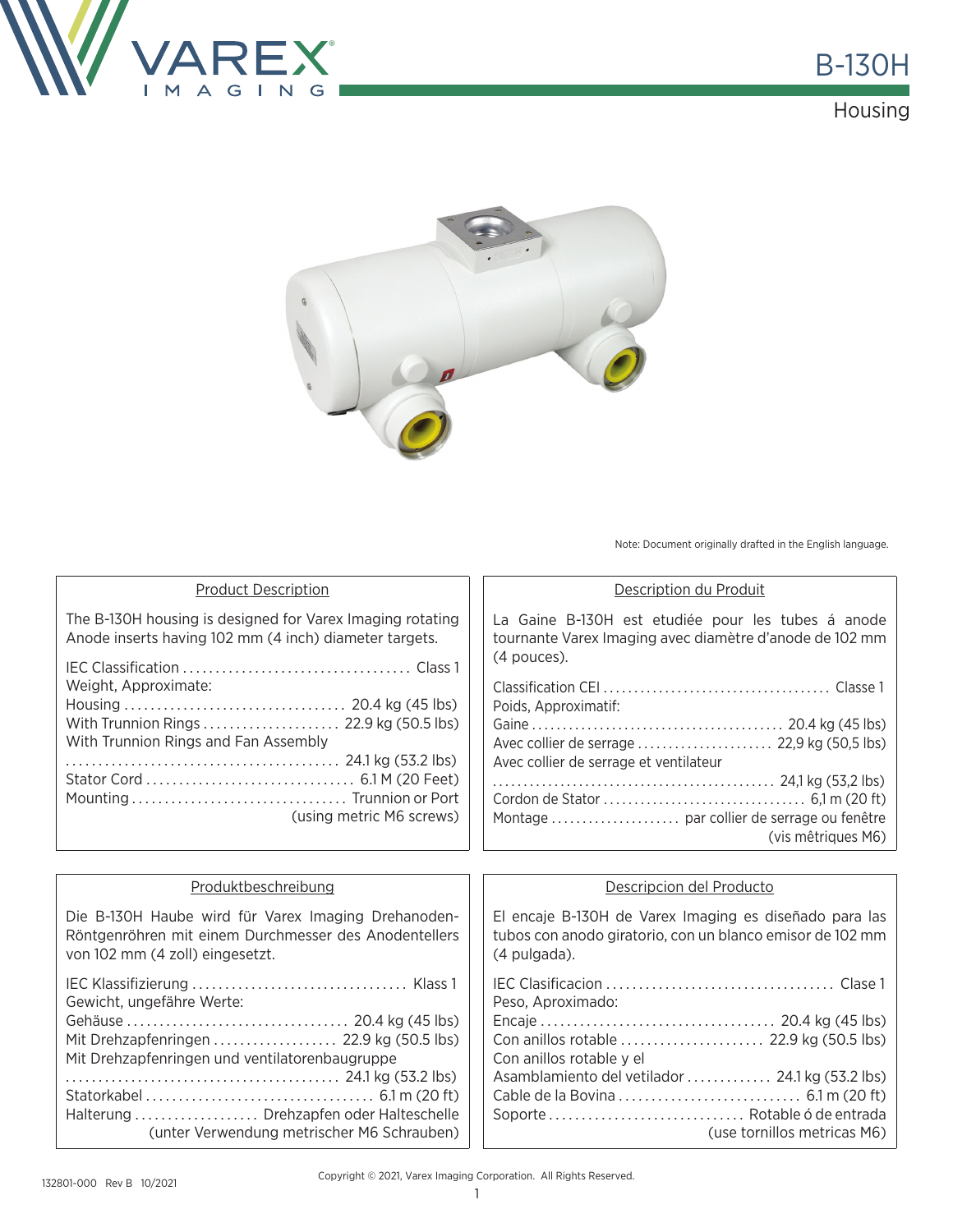

| 75 kV                                                         |
|---------------------------------------------------------------|
|                                                               |
| <b>Grid Control Voltages</b>                                  |
|                                                               |
|                                                               |
| Maximum X-ray Tube Assembly Heat Content  1480 kJ (2,000 kHU) |
| Nominal Continuous Input Power                                |
| (max. housing temperature 78°C)                               |
| without air circulator  222 Watts (300 HU/sec) IEC 60613:2010 |
|                                                               |
| X-ray tube assembly cooling is provided by ambient air flow.  |
| X-Ray Tube Assembly                                           |
|                                                               |
|                                                               |
| Loading Factors for Leakage Radiation                         |
|                                                               |
| with Heat Exchanger  150 kV, 4 mA for 300/400 KHU Anodes      |
| 150 kV, 6.7 mA for 600 kHU Anodes                             |
| both limited by the anode                                     |
|                                                               |
|                                                               |
|                                                               |
|                                                               |
|                                                               |
| 7A @ 120Vac or 30 Vdc max.                                    |
|                                                               |
| X-Ray Tube Assembly (Complies to)  IEC 60601-2-28             |
|                                                               |

### **Produktbeschreibung**

| 150 kV<br>75 kV                                                                                                            |
|----------------------------------------------------------------------------------------------------------------------------|
| Gittersteuerspannungen                                                                                                     |
| Typische Vorspannung für Abschaltung bei 150 kV  -3600 Vdc                                                                 |
| Wärmespeicherkapazitat des Gehäuses  1480 kJ (2,000 kHU)                                                                   |
| Kontinuierliche Eingangs-Nennleistung<br>(max. Gehäusetemperatur 78°C)                                                     |
| ohne Luftumlaufvorrichtung  222 Watt (300 HU/sec) IEC 60613:2010                                                           |
| mit Luftumlaufvorrichtung  445 Watt (600 HU/sec) IEC 60613:2010<br>Kühlung der Röntgenstrahlereinheit durch Umgebungsluft. |
| Röntgenstrahlers                                                                                                           |
|                                                                                                                            |
| Lecktechnikfaktoren                                                                                                        |
|                                                                                                                            |
| mit Wärmeaustauscher  150 kV, 4 mA für 300/400 KHU Anoden                                                                  |
| 150 kV, 6.7 mA für 600 kHU Anoden<br>beide begrenzten durch die Anode                                                      |
|                                                                                                                            |
| Temperaturgrenzen für Aufbewahrung und Transport  -20°C bis +75°C                                                          |
|                                                                                                                            |
|                                                                                                                            |
| 7 A @ 120Vac oder 30 Vdc max.                                                                                              |
|                                                                                                                            |
| Röntgenstrahlers (Entsprechen)  IEC 60601-2-28                                                                             |

| Potentiel de controle de grille                                                |
|--------------------------------------------------------------------------------|
|                                                                                |
|                                                                                |
| Capacité thermique de la gaine  1480 kJ (2.000 kUC)                            |
| Continue nominale Puissance d'entrée                                           |
| (température maximale de la gaine à 78°C)                                      |
|                                                                                |
| avec ventilateur  445 Watts (600 UC/sec) CEI 60613:2010                        |
| Le refroidissement de tube à rayon X est fourni par circulation d'air ambiant. |
| Ensemble Radiogène                                                             |
| Filtration Permanente  0,7mm Al/75 kV CEI 60522/1999                           |
| Receptacules de câble haute tension  Par CEI 60526                             |
| Technique de mesure du courant de fuite                                        |
|                                                                                |
| avec Échangeur de Chaleur                                                      |
|                                                                                |
| 150 kV, 6.7 mA pour des anodes de 600 kHU                                      |
| les deux limités par l'anode                                                   |
|                                                                                |
| Limites de Température Pour le Transport et Pour L'Emmasinage                  |
|                                                                                |
|                                                                                |
|                                                                                |
|                                                                                |
| 7 A à 120 V ca ou 30 V cc max.                                                 |
|                                                                                |
|                                                                                |

**Description du Produit**

### **Descripcion del Producto**

| Voltaje de Rejillas Controlada                                            |
|---------------------------------------------------------------------------|
|                                                                           |
| 0 Vdc                                                                     |
| Capacidad del almacenaje termal de encaje  1480 kJ (2,000 kHU)            |
| Potencia nominal de entrada continua                                      |
| (temperatura máxima de la encaje 78°C)                                    |
| Sin Circulador de aire  222 Watts (300 HU/sec) IEC 60613:2010             |
|                                                                           |
| El Enfriamiento de la unidad radiógena es realizado por corriente de aire |
| ambiental.                                                                |
| Filtración Permanente del Ensamblaje de Tubes para Rayos X                |
|                                                                           |
|                                                                           |
| Escape tecnico factor                                                     |
|                                                                           |
| con Radiador  150 kV, 4 mA para los ánodos de 300/400 KHU                 |
| 150 kV, 6.7 mA para los ánodos de 600 kHU                                 |
| ambos limitados por el ánodo                                              |
|                                                                           |
| Temperatura Limitada de Almacen y Transporte  -20°C a +75°C               |
|                                                                           |
|                                                                           |
|                                                                           |
| 7 A @ 120Vac o 30 Vdc max.                                                |
|                                                                           |
| Ensamblaje de Tubo de Rayos X (Conformarse de)  IEC 60601-2-28            |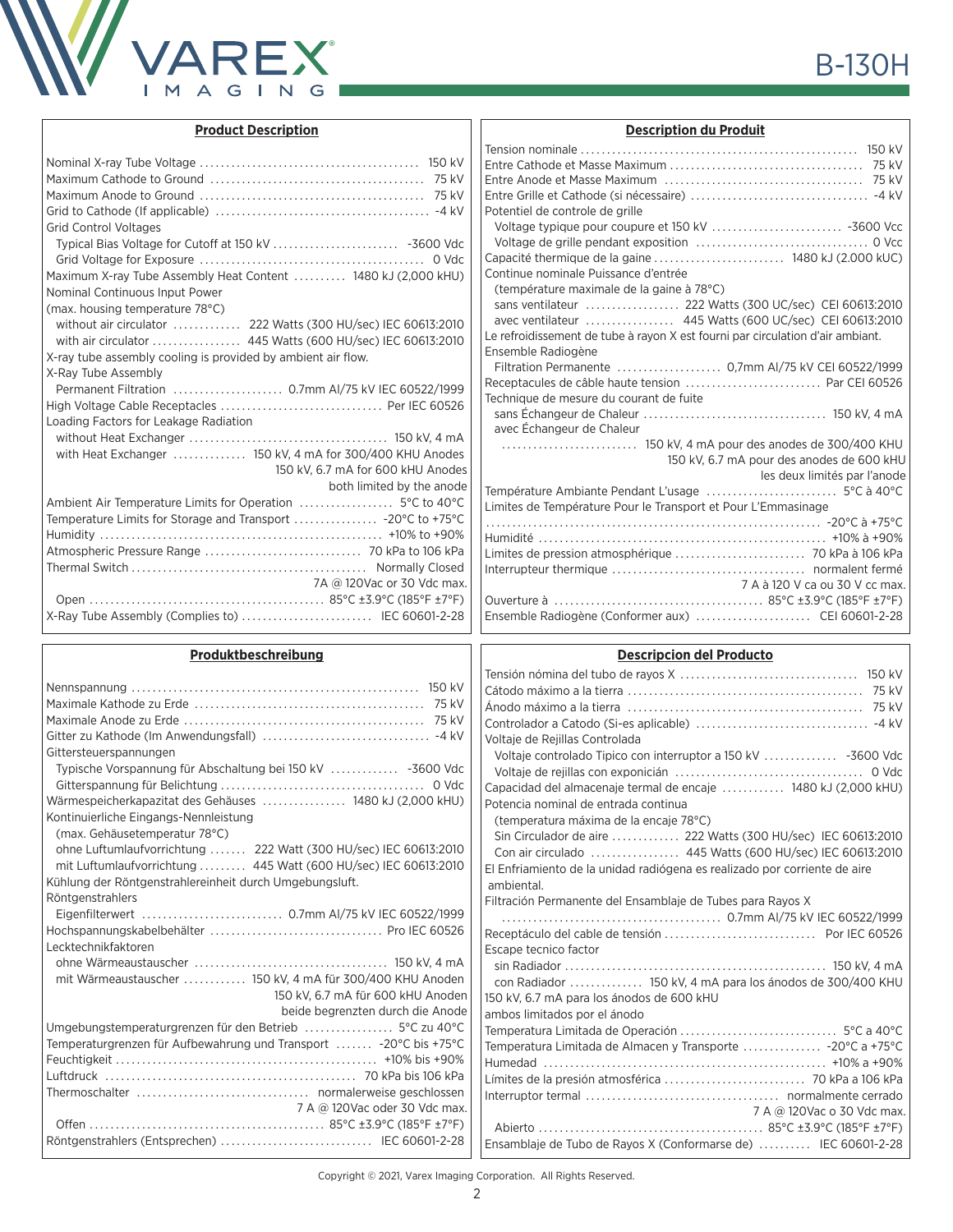

## **B-130H**

#### **Housing Outline Drawing** Dessin d'Encombrement de la Gaine Masszeichnungen für dss Gehäuse Esquema Detallado del Encaje

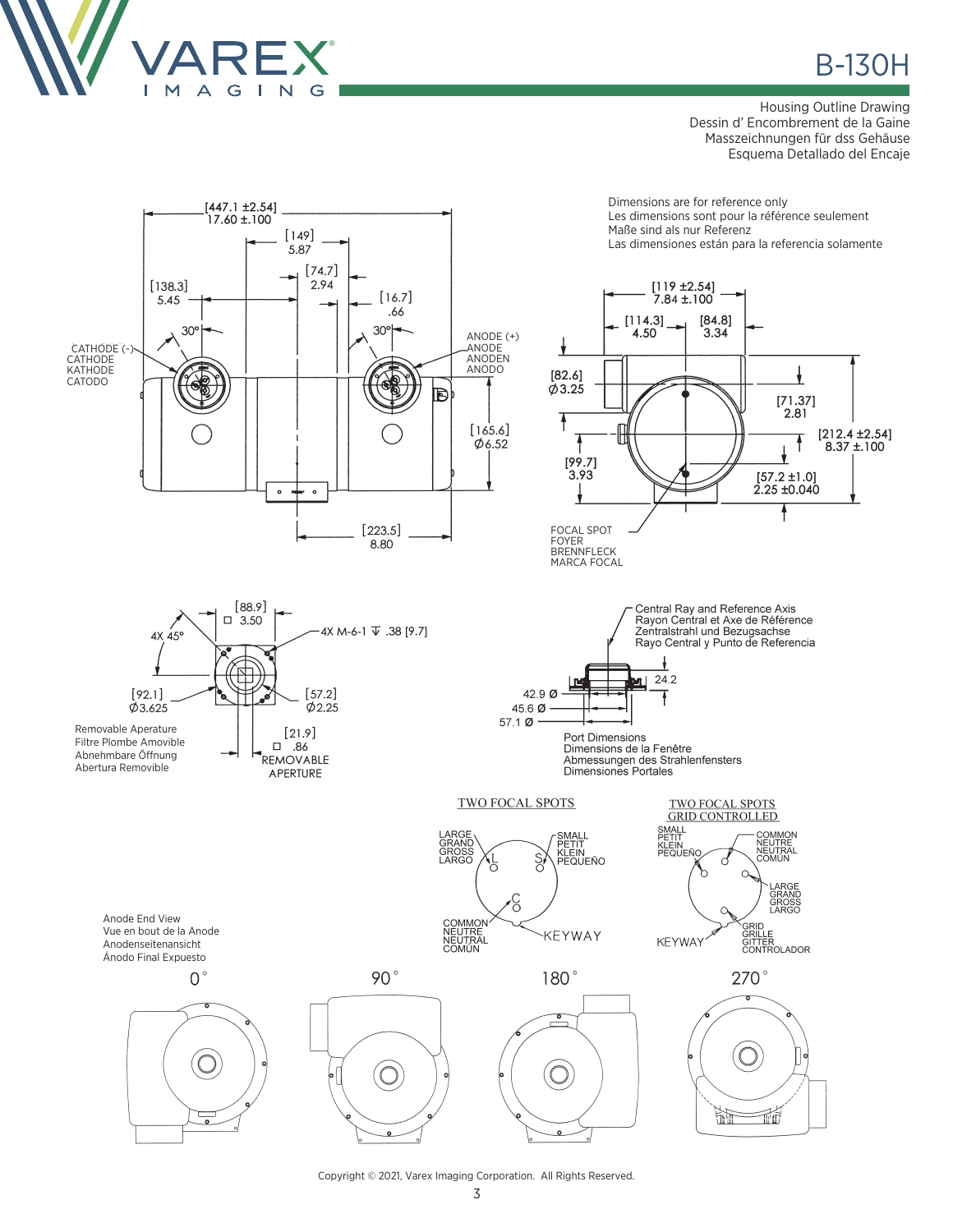



| "R" Stators                                                                | Stator "R"                                                             | "R" Stator                                                                   | "R" Bovina                                                                   |                                                                  |
|----------------------------------------------------------------------------|------------------------------------------------------------------------|------------------------------------------------------------------------------|------------------------------------------------------------------------------|------------------------------------------------------------------|
| Black - White<br>Black - Green<br>Green - White<br>180 Hz Cap<br>60 Hz Cap | Noir - Blanc<br>Noir - Vert<br>Vert - Blanc<br>180 Hz Cap<br>60 Hz Cap | Schwarz - Weiss<br>Schwarz - Grün<br>Grün - Weiss<br>180 Hz Cap<br>60 Hz Cap | Negro - Blanco<br>Negro - Verde<br>Verde - Blanco<br>180 Hz Cap<br>60 Hz Cap | $16 \Omega$<br>$66 \Omega$<br>50 $\Omega$<br>6 µF<br>30 µF       |
| "Q" Stators                                                                | Stator "Q"                                                             | "Q" Stator                                                                   | "Q" Bovina                                                                   |                                                                  |
| Black - White<br>Black - Green<br>Green - White<br>180 Hz Cap<br>60 Hz Cap | Noir - Blanc<br>Noir - Vert<br>Vert - Blanc<br>180 Hz Cap<br>60 Hz Cap | Schwarz - Weiss<br>Schwarz - Grün<br>Grün - Weiss<br>180 Hz Cap<br>60 Hz Cap | Negro - Blanco<br>Negro - Verde<br>Verde - Blanco<br>180 Hz Cap<br>60 Hz Cap | $6\Omega$<br>$17 \Omega$<br>11 <sub>O</sub><br>18-21 µF<br>65 µF |
| "P" Stators                                                                | Stator "P"                                                             | "P" Stator                                                                   | "P" Bovina                                                                   |                                                                  |
| Black - White<br>Black - Green<br>Green - White<br>180 Hz Cap              | Noir - Blanc<br>Noir - Vert<br>Vert - Blanc<br>180 Hz Cap              | Schwarz - Weiss<br>Schwarz - Grün<br>Grün - Weiss<br>180 Hz Cap              | Negro - Blanco<br>Negro - Verde<br>Verde - Blanco<br>180 Hz Cap              | $16 \Omega$<br>$30 \Omega$<br>$14 \Omega$<br>$10 \mu F$          |
| "S" Stators                                                                | Stator "S"                                                             | "S" Stator                                                                   | "S" Bovina                                                                   |                                                                  |
| Black - White<br>Black - Green<br>Green - White<br>180 Hz Cap              | Noir - Blanc<br>Noir - Vert<br>Vert - Blanc<br>180 Hz Cap              | Schwarz - Weiss<br>Schwarz - Grün<br>Grün - Weiss<br>180 Hz Cap              | Negro - Blanco<br>Negro - Verde<br>Verde - Blanco<br>180 Hz Cap              | 16 <sub>O</sub><br>51 $\Omega$<br>$35 \Omega$<br>$5 \mu F$       |

# **B-130H**

Stator Ratings and Characteristics Spécificités et Caractéristiques du Stator Statornennleistungen und Merkmale Caracteristicas y Clarificacion de la Bovina

| <b>Wire Color</b><br><b>Couleurs des Branchements</b><br><b>Kabelfarben</b><br>Cable de Color                                           | <b>Description</b><br><b>Description</b><br><b>Beschreibung</b><br><b>Descripcion</b> |  |
|-----------------------------------------------------------------------------------------------------------------------------------------|---------------------------------------------------------------------------------------|--|
| White                                                                                                                                   | Common                                                                                |  |
| <b>Blanc</b>                                                                                                                            | Neutre                                                                                |  |
| Weiss                                                                                                                                   | Neutral                                                                               |  |
| Blanco                                                                                                                                  | Común                                                                                 |  |
| 2 Black                                                                                                                                 | <b>Stator Phase</b>                                                                   |  |
| Noir                                                                                                                                    | <b>Stator Phase</b>                                                                   |  |
| Schwarz                                                                                                                                 | <b>StatorPhase</b>                                                                    |  |
| Negro                                                                                                                                   | Bovina Fase                                                                           |  |
| 3 Green                                                                                                                                 | Phase Shift                                                                           |  |
| Vert                                                                                                                                    | Changement de Phase                                                                   |  |
| Grün                                                                                                                                    | Hilfsphase                                                                            |  |
| Verde                                                                                                                                   | Cambio de Fase del Estator                                                            |  |
| 5 Red                                                                                                                                   | Thermal Switch                                                                        |  |
| Rouge                                                                                                                                   | Switch Thermique                                                                      |  |
| Rot                                                                                                                                     | Thermoschalter                                                                        |  |
| Rojo                                                                                                                                    | Interruptor Termal                                                                    |  |
| 6 Orange                                                                                                                                | <b>Thermal Switch</b>                                                                 |  |
| Orange                                                                                                                                  | Switch Thermique                                                                      |  |
| Orange                                                                                                                                  | Thermoschalter                                                                        |  |
| Anaranjado                                                                                                                              | Interruptor Termal                                                                    |  |
| 7 Fan / Ventilator / Fächer / Ventilador                                                                                                |                                                                                       |  |
| 8 Fan / Ventilator / Fächer / Ventilador                                                                                                |                                                                                       |  |
| 13 Green/Yellow                                                                                                                         | <b>Housing Ground</b>                                                                 |  |
| Vert/Jaune                                                                                                                              | Masse de la Gaine                                                                     |  |
| Grün/Gelb                                                                                                                               | Masse des Gehäuses                                                                    |  |
| Verde/Amarillo                                                                                                                          | Encaje a Tierra                                                                       |  |
| 14 Shield                                                                                                                               | <b>Housing Ground</b>                                                                 |  |
| Blindage                                                                                                                                | Masse de la Gaine                                                                     |  |
| Schild                                                                                                                                  | Masse des Gehäuses                                                                    |  |
| Armadura                                                                                                                                | Encaje a Tierra                                                                       |  |
| <b>Stator Drive Frequency</b><br>Fréquence d'entraînement du stator<br>Statorantrieb Frequenz<br>Frecuencia de la impulsión del estator | <b>RPM</b>                                                                            |  |
| 50 Hz<br>60 Hz<br>150 Hz<br>180 Hz                                                                                                      | 2800 - 3000<br>3400 - 3600<br>8500 - 9000<br>9500 - 10,800                            |  |

| <b>Stator Power:</b><br>Time to full speed of the anode is a function of<br>the power rating of the "starter" and the weight<br>diameter of the anode. All Varex Imaging stator<br>types are rated for regular speed and high speed<br>starters. Time to full speed of 102 mm (4 inch)<br>anode series tubes is between 1.3 and 2.0 seconds.<br>Immediately following high speed anode rotation,<br>the rotor speed must be reduced to 4000 r/min<br>or less within 10 seconds using a suitable dynamic<br>braking device.<br>No more than two high speed starts per minute<br>are permissible. The starting voltage must never<br>exceed 600 volts rms. | Puissance du stator:<br>Le temps nécessaire à la montée en pleine vitesse<br>est fonction de la puissance du démarreur et du<br>poids/ diamétre del'anode. Tous les stators Varex<br>Imaging sont prévus pour une vitesse normale et<br>pour une vitesse rapide. Le temps de démarrage<br>des tubes de la série 102 mm (4 pouces) anode se<br>situe entre 1,3 et 2,0 secondes.<br>Immédiatement aprés la rotation à 4000 t/min ou<br>moins en 10 secondes en utilisant un système de<br>freinage dynamique approprié.<br>Pas plus de deux demarrages rapides par minute<br>sont autorisés. La tension de démarrage ne doit<br>jamais excéder 600 volts rms. | Statorleistung:<br>Die Zeitspanne bis zur vollen Geschwindigkeit<br>des Anodentellers ist eine Funktion aus der<br>Nennleistung des Anlaufgerätes und Gewichtes<br>bzw. Durchmessers des Tellers. Alle Varex Imaging<br>Statortypen sind für hoch- und normaltourigen<br>Die Anlaufzeit bis zur<br>Betrieb ausgelegt.<br>maximalen Drehzahl des Anodentellers der 102<br>mm (4") Anoden Röntgenröhren liegt zwischen 1.3<br>und 2.0 Sekunden.<br>Verwendung<br>Unter<br>einer<br>geeigneten<br>Anogenbremse<br>muß<br>die<br>Drehzahl<br>nach<br>hochtourigem Betrieb unmittelbar auf weniger als<br>4,000 U/min reduziert werden.<br>Es sind nicht mehr als zwei Hochleistungsstarts pro<br>Minute zulässig. Die Anlaufspannung darf hiebei<br>600 Volt nicht überschreiten. | Poder de la Bovina:<br>La velocidad maxima del anodo giratorio es<br>obtenida por el poder del arrancador y es<br>relacionado con el peso y diametro del anodo.<br>Todos las bovinas de Varex Imaging son usadas<br>con velocidad regular y velocidad alta al principio.<br>Toma entre 1.3 y 2.0 segundos para obtener la<br>velocidad alta del anodo giratorio para las tubos la<br>serie de 102 mm (4") anodo.<br>Immediatamente despues de obtener la velocidad<br>alta del anodo giratario, la velocidad del rotador<br>debe der reducida a 4000 r/min ó menos en 10<br>segundos usado un sistema dunamico y apropiado<br>para reducir la velocidad.<br>El rotador no debe ser expuesto a velocidades<br>altas no mas de dos (2) veces por minuto. El<br>voltaje inicial no debe excedir 600 voltios rms. |
|----------------------------------------------------------------------------------------------------------------------------------------------------------------------------------------------------------------------------------------------------------------------------------------------------------------------------------------------------------------------------------------------------------------------------------------------------------------------------------------------------------------------------------------------------------------------------------------------------------------------------------------------------------|-------------------------------------------------------------------------------------------------------------------------------------------------------------------------------------------------------------------------------------------------------------------------------------------------------------------------------------------------------------------------------------------------------------------------------------------------------------------------------------------------------------------------------------------------------------------------------------------------------------------------------------------------------------|-------------------------------------------------------------------------------------------------------------------------------------------------------------------------------------------------------------------------------------------------------------------------------------------------------------------------------------------------------------------------------------------------------------------------------------------------------------------------------------------------------------------------------------------------------------------------------------------------------------------------------------------------------------------------------------------------------------------------------------------------------------------------------|---------------------------------------------------------------------------------------------------------------------------------------------------------------------------------------------------------------------------------------------------------------------------------------------------------------------------------------------------------------------------------------------------------------------------------------------------------------------------------------------------------------------------------------------------------------------------------------------------------------------------------------------------------------------------------------------------------------------------------------------------------------------------------------------------------------|
|                                                                                                                                                                                                                                                                                                                                                                                                                                                                                                                                                                                                                                                          |                                                                                                                                                                                                                                                                                                                                                                                                                                                                                                                                                                                                                                                             |                                                                                                                                                                                                                                                                                                                                                                                                                                                                                                                                                                                                                                                                                                                                                                               |                                                                                                                                                                                                                                                                                                                                                                                                                                                                                                                                                                                                                                                                                                                                                                                                               |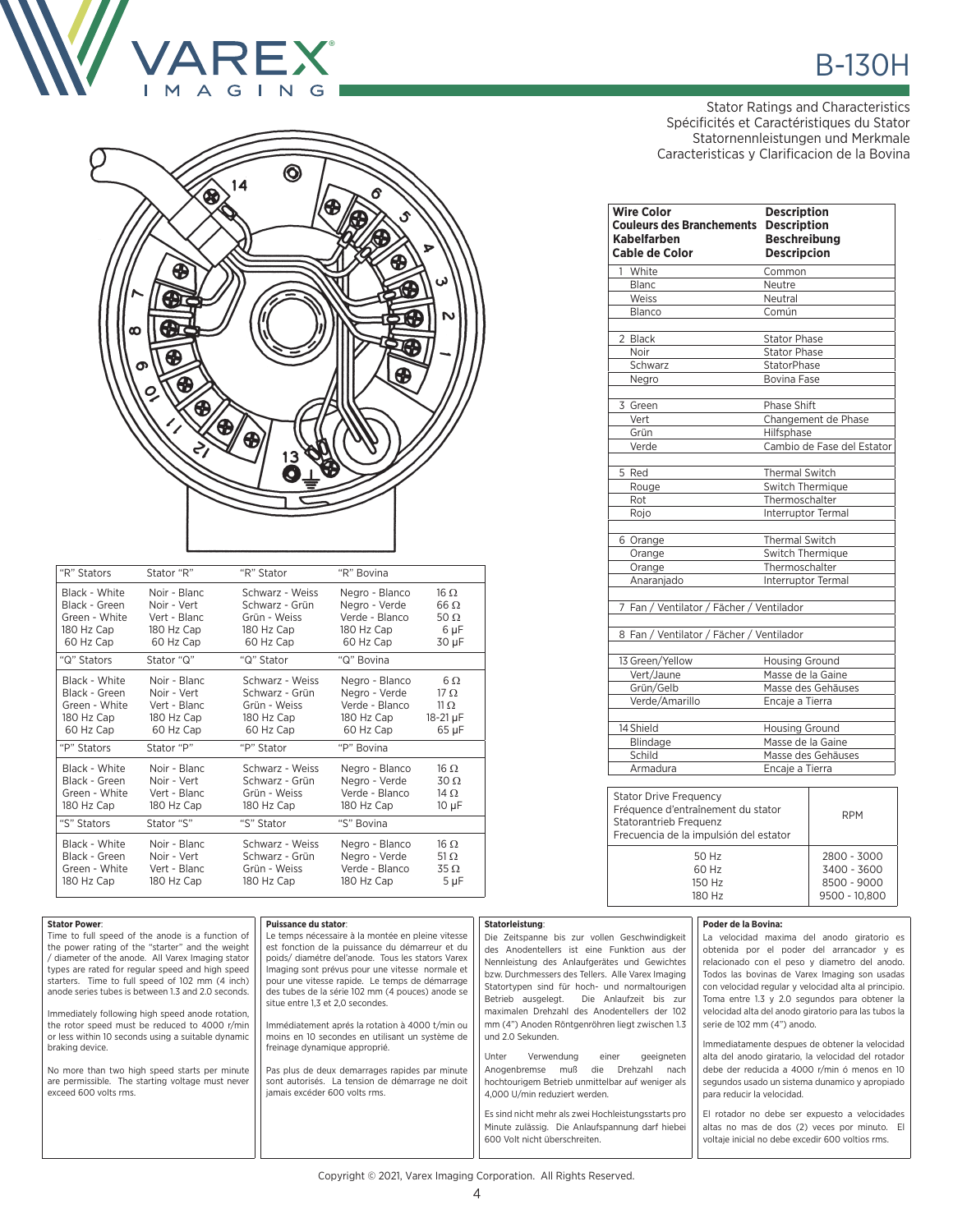

### X-ray Tube Assembly Heating and Cooling Curve Abaque de Échauffement Refroidissement de l'ensemble Röntgenstrahler Erwärmungs- und Abkühlkurven Curvas de calentamiento y enfriamento de la unidad radiogena



| <b>Caution:</b><br>Housings configured with heat exchangers<br>having long hoses $(> 5$ ft or 1.5 m) are not<br>configured for operation separate from the<br>associated heat exchanger. In such cases,<br>the tube unit must not be operated unless<br>properly coupled to the heat exchanger.<br>Reference the specific heat exchanger's<br>product data sheet for the associated<br>cooling curves. | Précaution:<br>Les Gaines configurés avec des échangeurs<br>de chaleur ayant de longs tuyaux (> 5 pi ou<br>1.5 m) ne sont pas configurés pour l'opéra-<br>tion séparé de l'échangeur de chaleur asso-<br>cié. Dans ce cas. l'unité à tubes ne doit pas<br>être utilisée à moins que correctement cou-<br>plé à l'échangeur de chaleur. Référez-vous<br>à la fiche technique de produit de l'échan-<br>geur de chaleur spécifique pour les courbes<br>de refroidissement associées. | Vorsicht:<br>Strahlergehäuse konfiguriert mit einem<br>Wärmtauscher und längeren Schläuchen<br>(> 5ft oder 1.5m) sind nicht dazu ausgelegt.<br>ohne den entsprechenden Wärmtauscher<br>betrieben zu werden. In solchen Fällen<br>darf die Strahlereinheit nicht genutzt<br>werden. falls der Wärmetauschet nicht<br>korrekt gekoppelt ist. Verweise zu den<br>entsprechenden Abkühlkurven sind dem<br>Datenblatt des jeweiligen Wärmetauschers<br>zu finden. | Precaución:<br>Las corazas con intercambiador de calor  <br>que tienen mangueras largas (>1.5 m o 5 ft)<br>no están preparadas para el funcionamiento<br>independiente desde el intercambiador de<br>calor asociado. En esos casos, la unidad  <br>de rayos-x no debe utilizarse a menos que  <br>el intercambiador de calor esté acoplado<br>correctamente. Más información en la hoja<br>de datos específica de los intercambiadores<br>de calor para las curvas de enfriamiento<br>asociadas. |
|--------------------------------------------------------------------------------------------------------------------------------------------------------------------------------------------------------------------------------------------------------------------------------------------------------------------------------------------------------------------------------------------------------|------------------------------------------------------------------------------------------------------------------------------------------------------------------------------------------------------------------------------------------------------------------------------------------------------------------------------------------------------------------------------------------------------------------------------------------------------------------------------------|--------------------------------------------------------------------------------------------------------------------------------------------------------------------------------------------------------------------------------------------------------------------------------------------------------------------------------------------------------------------------------------------------------------------------------------------------------------|--------------------------------------------------------------------------------------------------------------------------------------------------------------------------------------------------------------------------------------------------------------------------------------------------------------------------------------------------------------------------------------------------------------------------------------------------------------------------------------------------|
| Note:<br>Heat inputs into housing include tube<br>power, filament power, and stator power.<br>Heating curves based on no restrictions<br>of natural convection around tube housing<br>assembly.                                                                                                                                                                                                        | <b>Remarque:</b><br>L'apport calorifique dans la gaine incult<br>la puissance du tube, du filament et du<br>stator. Courbes d'échauffement basées sur<br>une circulation d'air naturelle sans entrave<br>autour de l'ensemble gaine-tube.                                                                                                                                                                                                                                          | Anmerkungen:<br>berücksichtigen<br>Wärmeskurven<br>Die:<br>die Verlustleistung aus der Anode, der<br>Kathode und des Stators. Die Heizkurven<br>basieren auf keinerlei Einschränkung der<br>natürlichen Konvektion aus der Umgebung<br>der Strahlerhaube.                                                                                                                                                                                                    | Nota:<br>La energia del encaje incluye el poder del<br>tubo, el poder del filamento y el poder de<br>la bovina. Las curvas de calentamiento no<br>son afectadas por el calor natural creado<br>en la parte exterior del encaje.                                                                                                                                                                                                                                                                  |